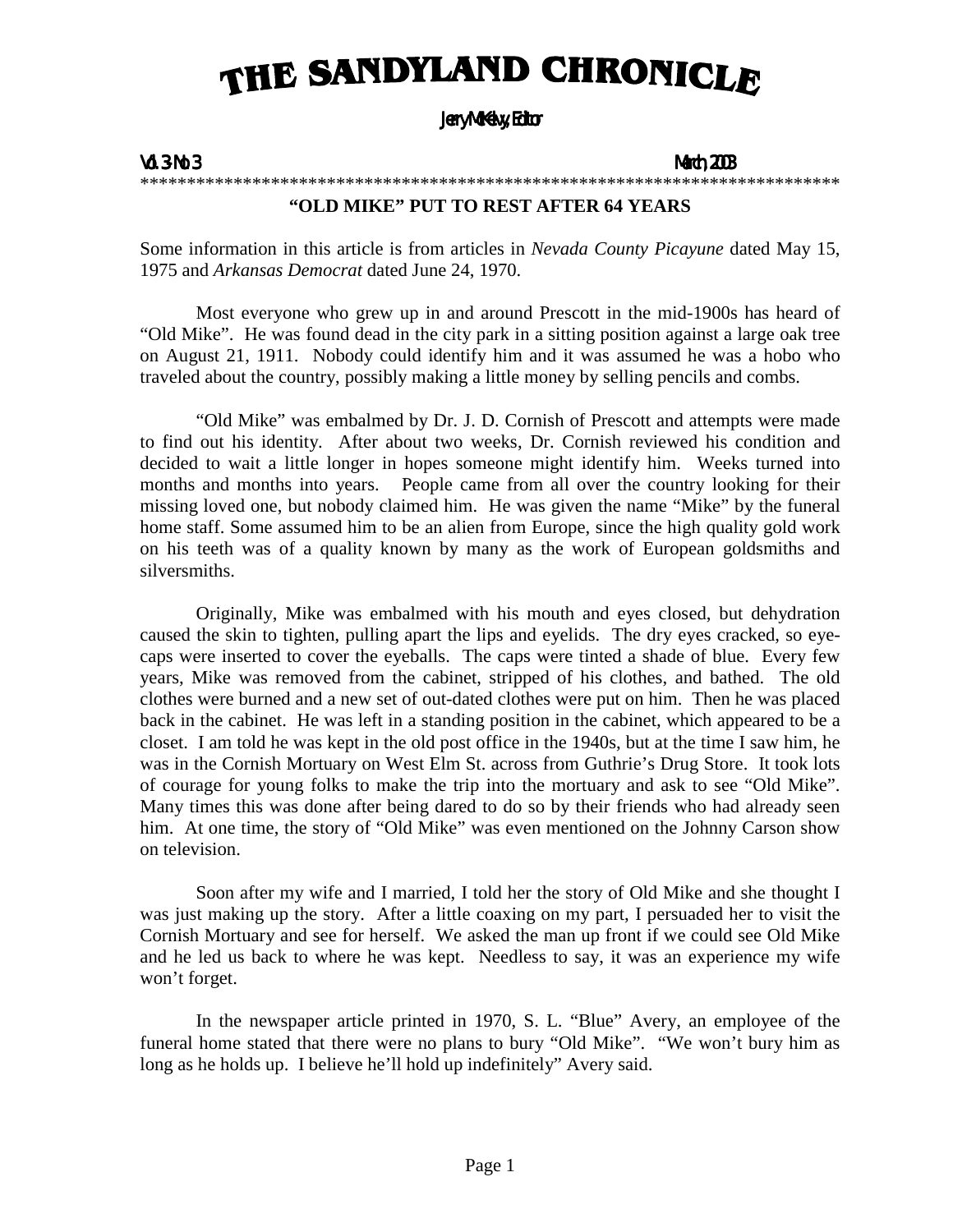But by 1975, it was decided to go ahead and bury "Old Mike" mainly due to some state laws that required it. Over the years, the funeral home had refused offers from traveling carnival shows to purchase "Old Mike". There was a state law which prohibits the display of human beings in museums for public view.

 In May of 1975, the funeral home purchased a lot in De Ann Cemetery for "Old Mike". It is not a pauper's lot, but is in a section of the cemetery designated for single lots. Mike's coffin was covered with a wreath of red carnations. Rev. Jerry Westmoreland officiated at the graveside service held on May 12, 1975. His tombstone simply reads- Old Mike...Died August 21, 1911.

#### **THE ACTUAL NEWS STORY FROM 1911**

\_\_\_\_\_\_\_\_\_\_\_\_\_\_\_\_\_\_\_\_\_\_\_\_\_\_\_\_\_\_\_\_\_\_\_\_\_\_\_\_\_\_\_\_\_\_\_\_\_\_\_\_\_\_\_\_

*Aug. 21, 1911*- This morning about 8 o'clock a white man about 40 years of age was found dead in the city park on the east side of the shed. The man had apparently been dead about two hours when discovered.

The remains were brought to the undertaking parlors of the Prescott Hardware Co. and Dr. W. W. Rice, the coroner, was notified and a jury was selected to hold the inquest. Several witnesses were examined and it was learned the deceased had been seen at Little Rock, Arkadelphia, and Gurdon during the last ten days. One witness testified that he saw the man in the police court at Little Rock ten days ago where he was charged with being drunk. He was later seen at Arkadelphia and Gurdon and it was not learned when he arrived in Prescott. He was seen in different parts of the city yesterday and was also seen by people attending church at the Park last night.

The deceased was a cripple and used two crutches, and evidently made his living by selling lead pencils, as there were a dozen or more in his pocket.

After examining the witnesses, the jury verdict was, "We, the jury, find that the deceased came to his death by unknown means".

The dead man was about 5 feet and 4 inches high, brown eyes, brown hair, partly bald on top of head, brown mustache, tattoo on right arm between elbow and wrist, design of a woman standing on a pedestal, left leg a little shorter than right, stiff ankle, wore pair of No. 6 shoes made by the Foreman Shoe Co. of Chicago, old scar on top of head, and two gold teeth.

There was nothing at all found in his clothes that would lead to his identity. A small amount of change, less than two dollars, a piece of chewing tobacco, two handkerchiefs, and the lead pencils were all that his pockets contained.

There were no marks at all on the body indicating that he had been foully dealt with and it is the opinion of many that his death was caused by heart failure.

The remains were embalmed by Undertaker Cornish and will be held here for a few days with the hopes that something may be learned of the deceased's identity.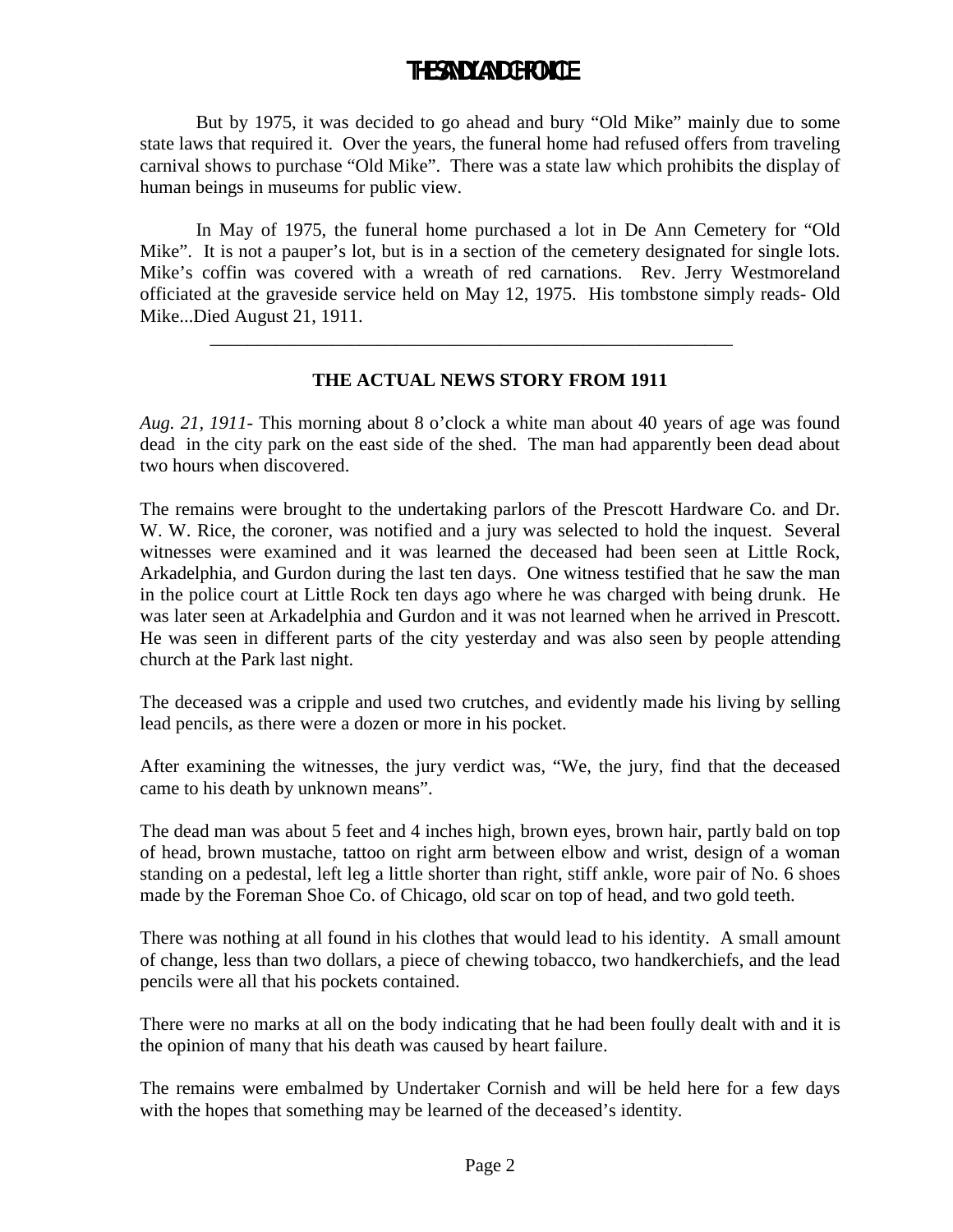

This is a picture of James E. "Jimmy" Starnes who was one of the early settlers in the Bluff City area. According to those who have researched this family, Jimmy Starnes was born ca.1828 in Georgia. He married Martha "Mattie" Jones who was born ca.1837 in Alabama. The Jimmy Starnes family moved from Alabama to the Bluff City area sometime in the mid-1800s. The children born to this couple were:

- 1. M. Frances "Ponie" Starnes who married Monroe Edward Harvey
- 2. Thomas Britton Starnes who married Mollie Ann Ray
- 3. William R. "Dick" Starnes who married Nancy M. Black
- 4. Nancy Lucindy Starnes who married Henry Clinton Rodolpheus Morgan
- 5. George W. Starnes who married Lydia R. Hall
- 6. Maxie Arena Starnes married (1) James Monroe Pearce & (2) Robert Murphy Henry
- 7. James Nathaniel "Nate" Starnes who never married
- 8. Paralee Wistella Starnes who married (1) B. H. Crowell & (2) ???? Doster

Some of the above information is from a booklet entitled "Meador Genealogy and Related Families" by Elloene McBride.

James E. "Jimmy" Starnes and his wife are believed to be buried in unmarked graves at Bluff City Cemetery and all of the children are buried there. The 1880 census shows him to be a widower, age 52, so evidently Mrs. Starnes died shortly after the birth of their last child in 1878. Some of their descendants still live near Bluff City and many members of the Starnes family are buried at Bluff City Cemetery.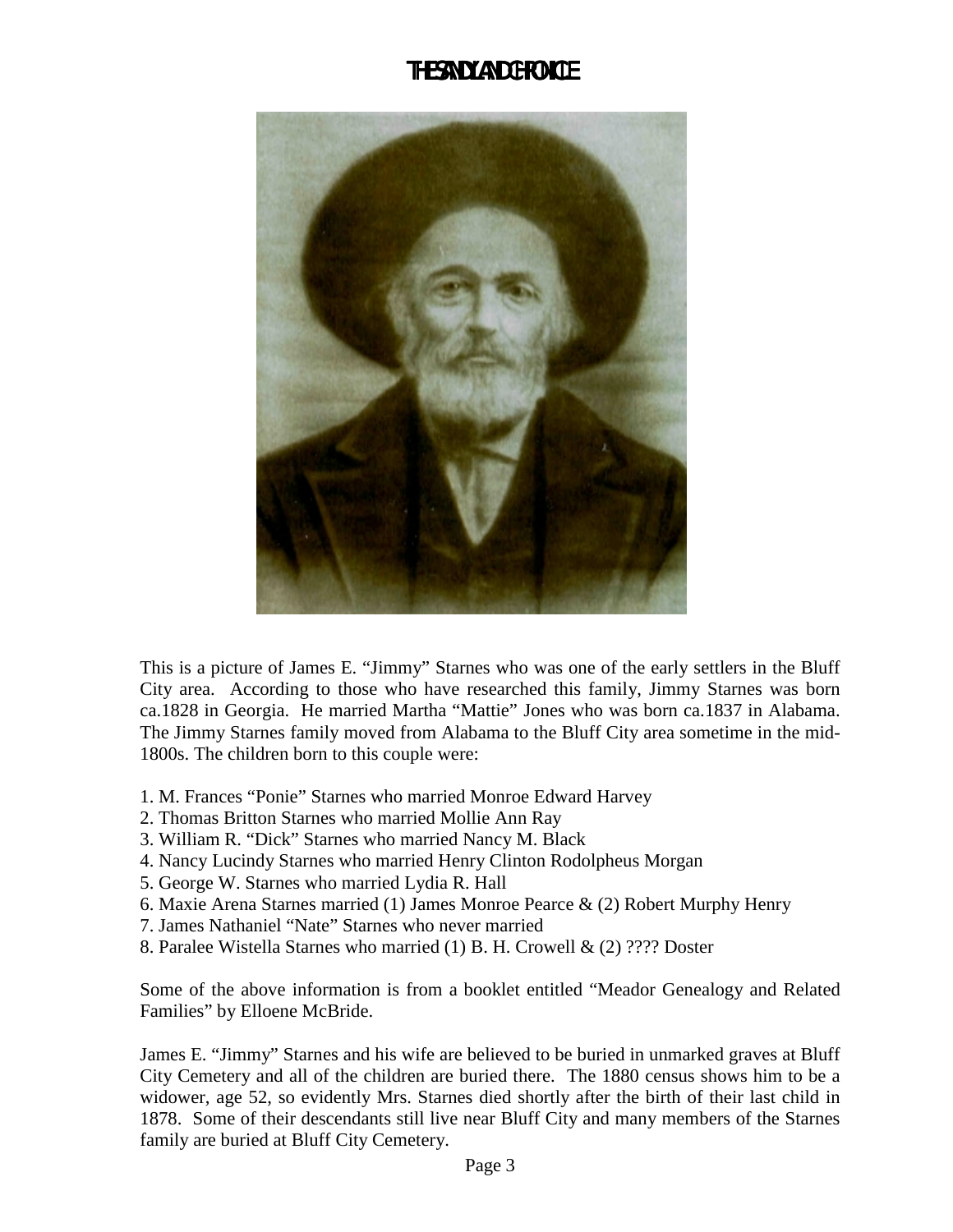#### **PICTURES AND STORIES NEEDED**

If you have an old family picture or family story you would like to share, let me know and we'll try to feature a different person or family each month. I can make a copy of your picture at your home if you are concerned about it getting lost. I would like to get some family information or old pictures of any families who once lived in what is now Nevada County or western Ouachita County. Remember that before 1871, the eastern half of what is now Nevada County was part of Ouachita County. Let's preserve our heritage. Thanks to Mrs. Clara Harvey for providing the picture of James E. "Jimmy" Starnes.

#### **THE NIGHT HISTORY WENT UP IN SMOKE**

 $\frac{1}{2}$  ,  $\frac{1}{2}$  ,  $\frac{1}{2}$  ,  $\frac{1}{2}$  ,  $\frac{1}{2}$  ,  $\frac{1}{2}$  ,  $\frac{1}{2}$  ,  $\frac{1}{2}$  ,  $\frac{1}{2}$  ,  $\frac{1}{2}$  ,  $\frac{1}{2}$  ,  $\frac{1}{2}$  ,  $\frac{1}{2}$  ,  $\frac{1}{2}$  ,  $\frac{1}{2}$  ,  $\frac{1}{2}$  ,  $\frac{1}{2}$  ,  $\frac{1}{2}$  ,  $\frac{1$ 

In 1909, five Prescott men met in the Hamby law office and decided to organize the Nevada County Historical Society. The were Henry B. McKenzie, A. M. Ellsworth, Joe Bailey, Walter P. Murrah, and R. P. Hamby. Mr. McKenzie was selected as president, Mr. Ellsworth as vice-president, Mr. Hamby as secretary, and Mr. Murrah as treasurer.

 For the next ten years they traveled into the rural areas of Nevada County interviewing citizens that were over 75 years of age. These were people who were born before the Civil War and had memories of those days. These men traveled over the county by horse and buggy at first to conduct these interviews since the automobile first appeared in Prescott about 1910.

 After ten years they had a collection of historical information including names of early settlers, origin of the names of communities, location of early roads, and the first schools of the county, including the famous female academy at Glenville which existed before the Civil War.

 Mr. McKenzie had all this information at his home and was editing it for publication. On the night of April 17, 1919, his home on Cale Road southeast of Prescott caught fire and all the material was forever lost. By that time, many of the people they had interviewed had died or moved away.

 This was an unfortunate event for all of us who love history. These men should be remembered for their efforts to preserve information about Nevada County. Mr. R. P. Hamby is responsible for preserving much of the early history of Prescott and Nevada County and many of his articles can be found in old newspapers. That's where I found this account of the fire in 1919 when much of the early history of Nevada County went up in smoke. Mr. Hamby also served as mayor of Prescott from 1912 to 1948.

 Maybe it's time for another group of concerned citizens to start a Nevada County Historical and Genealogical Society. I get inquiries all the time wanting to know if there is such an organization in Nevada County.

*Some family trees have beautiful leaves, but some have a bunch of nuts. It's the nuts that make the tree worth shaking.*

\_\_\_\_\_\_\_\_\_\_\_\_\_\_\_\_\_\_\_\_\_\_\_\_\_\_\_\_\_\_\_\_\_\_\_\_\_\_\_\_\_\_\_\_\_\_\_\_\_\_\_\_\_\_\_\_\_\_\_\_\_\_\_\_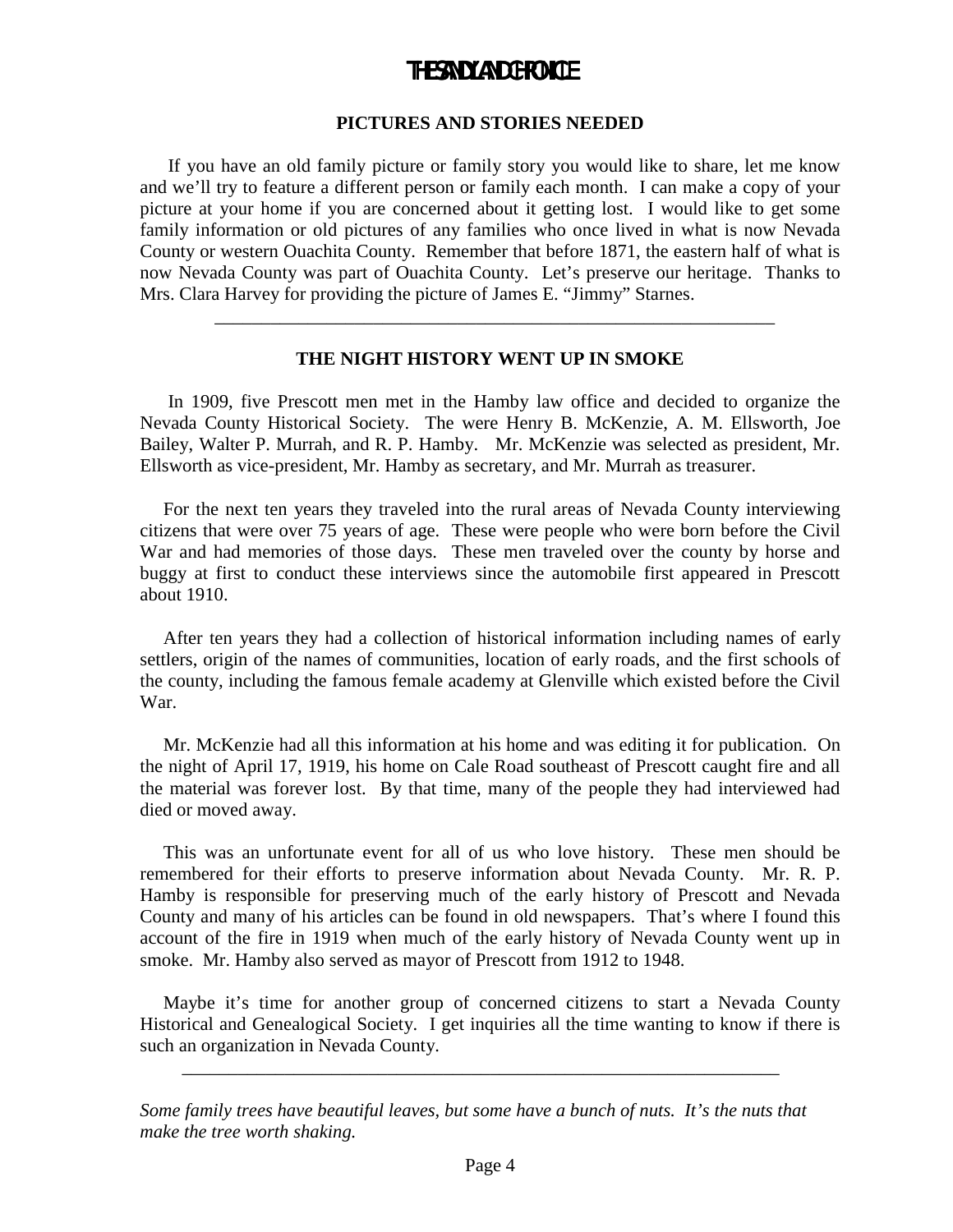#### **OLD LOCAL NEWS ITEMS**

**Rosston** -Mrs. Pearl Hilton, our worthy postmistress made a flying trip to Prescott Wednesday. *(April 23, 1914)* 

**Willisville**- Herbet Herring says his father will let him have his buggy now, but he can't get a girl to ride with him *(April 23, 1914)* 

**Glenville**- Glenville farmers have completed planting their second crop of cotton. Come to the South where you can plant two crops of cotton every year. (May 28, 1914)

**Glenville**- C. B. Hesterly has planted onions with his potatoes. Upon inquiry, we were informed the onions cause the eyes of the potatoes to water, thereby insuring plenty of moisture during dry weather. *(May 28, 1914)* 

**Delta**- There have been some cases of smallpox and mumps near Delta. *(Sep. 21, 1909)* 

**Bluff City**- Oscar Johnson of Zama was in the city today selling cotton. *(Feb. 18, 1909)* 

#### **AN "EASTERNER'S" LETTER TO HER SON (published in the 1977 Old Farmer's Almanac) condensed from the Union County Advocate-Morganfield, Kentucky**

Dear Stanley,

 I write to let you know I am still alive. I am writing slowly as I know you don't read fast. You won't know the house when you come home—we moved. We had trouble moving, especially the bed—the man wouldn't let us take it in the taxi and we were afraid we might wake up your father.

 Your father has a nice new job and very responsible. He has about 500 people under him—he cuts the grass at the cemetery.

Our neighbors, the Browns, started keeping pigs—we got wind of it yesterday.

 I got my appendix out and a dishwasher put in. There is a washing machine in the new house here, but it don't work too good. Last week I put four shirts in the washer and pulled that chain. They whirled around real good but then disappeared. I think something is wrong with the machine.

 Your uncle Dick drowned last week in a whiskey vat at the distillery. Four of his work mates dived in to save him, but he fought them off bravely. We cremated his body the next day and just got the fire out this morning.

 I went to the doctor with your father last week. The doctor put a small glass tube in my mouth and told me not to open it for ten minutes. Your father wanted to buy it from him.

 It rained only twice last week—once for three days and once for four days. Monday was so windy that our chicken laid the same egg four times.

 I got a letter from the undertaker this morning. He said if we don't make up the installments on your grandmother's grave—up she comes.

Your loving mother, Stella

P.S. I was going to send you \$10 but I had already sealed the envelope.